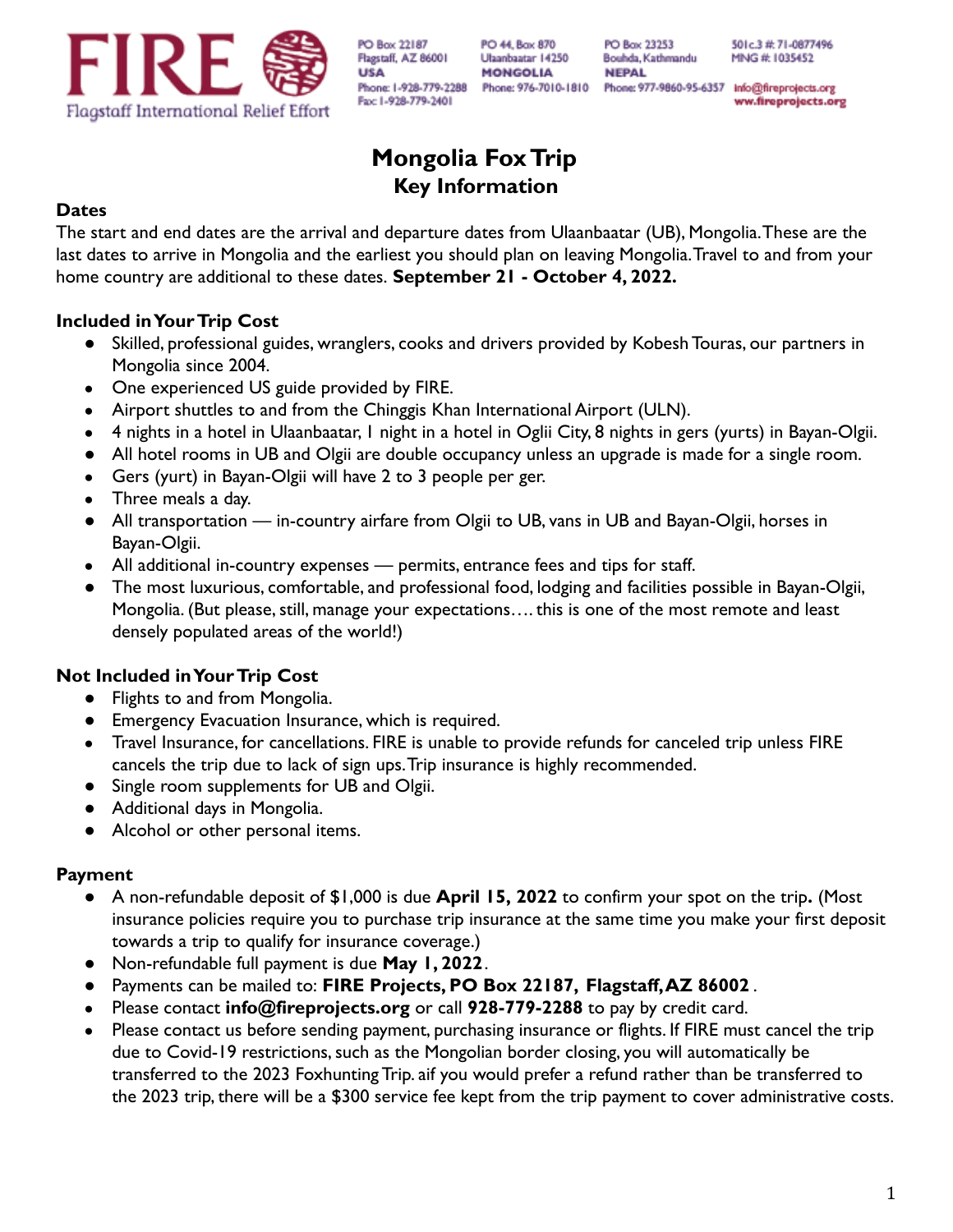

PO Box 22187 Flagstaff, AZ 86001 **USA** Phone: 1-928-779-2288 Fax: 1-928-779-2401

PO 44, Box 870 Ulaanbaatar 14250 **MONGOLIA** 

PO Box 23253 Bouhda, Kathmandu **NEPAL** 

501c.3 # 71-0877496 MNG #: 1035452

Phone: 976-7010-1810 Phone: 977-9860-95-6357 Info@fireprojects.org ww.fireprojects.org

# **Trip Forms**

With your full payment, we require the following documents:

- Copy of passport
- Copy of flight schedule to and from Mongolia
- Copy of emergency evacuation insurance
- **•** Signed [liability release](http://www.fireprojects.org/wp-content/uploads/2017/08/2017-Liability-Release-Langtang-Volunteers.pdf)

### **Insurance**

Emergency Evacuation Insurance with a limit of at least \$500,000 is required for your own safety and well being.We require a copy of the insurance information before your departure for Mongolia.There are many different companies and plans. Please let us know if you need assistance choosing one.

Travel Insurance is highly recommended to protect you before and during your trip. Insurance can help with reimbursement of non-refundable and unforeseen expenses. Because we start planning and incurring expenses for your trip as soon as we get your deposit we are not able to give refunds if you cancel your trip. For short trips like this, one can often find insurance that combines both Emergency Evacuation and Travel Insurance. Please note, most travel insurance policies require you to purchase the insurance at the same time you make your first payment /deposit on a trip to be eligible for travel protection. Please contact Monika or Eleanor at Avenues of World Travel in Flagstaff at 800-230-3322.They can help with all your insurance and flight needs.

### **Single Supplement**

You can stay in a single-room in UB and Olgii for a supplement fee. Please let us know if you are interested in this upgrade.

# **Extended Stays**

If you are considering extending your stay in Mongolia on either end of the trip dates, please make sure you are in UB on the necessary dates. Please notify us of your plans so we can coordinate with any other parties as needed.We can arrange additional nights at the same hotel in UB where we will be staying for your convenience. Please talk to us about options.

# **Flights to Mongolia**

When booking your flights please triple check your arrival and departure dates.Travel in both directions can include multiple calendar days.The easiest cities to fly through on the way to UB are Seoul (ICN) and Hong Kong (HKG).There are also flights through Tokyo, Beijing, and Istanbul. Book your flights as early as possible to get the shortest trips, through the easiest ports, and at the best prices.

Please do not purchase airfare until the dates and trip is confirmed with the minimum number of participants.

# **Itinerary/Schedule**

While we do our best to follow the details of the itinerary, our travel itinerary is subject to changes and delays at any time for reasons out of our control including transportation issues, weather, swollen rivers or other unforeseen and unavoidable circumstances.Whatever happens must be viewed as a part of the experience. The greatest gifts from Mongolia can come from the process of letting go.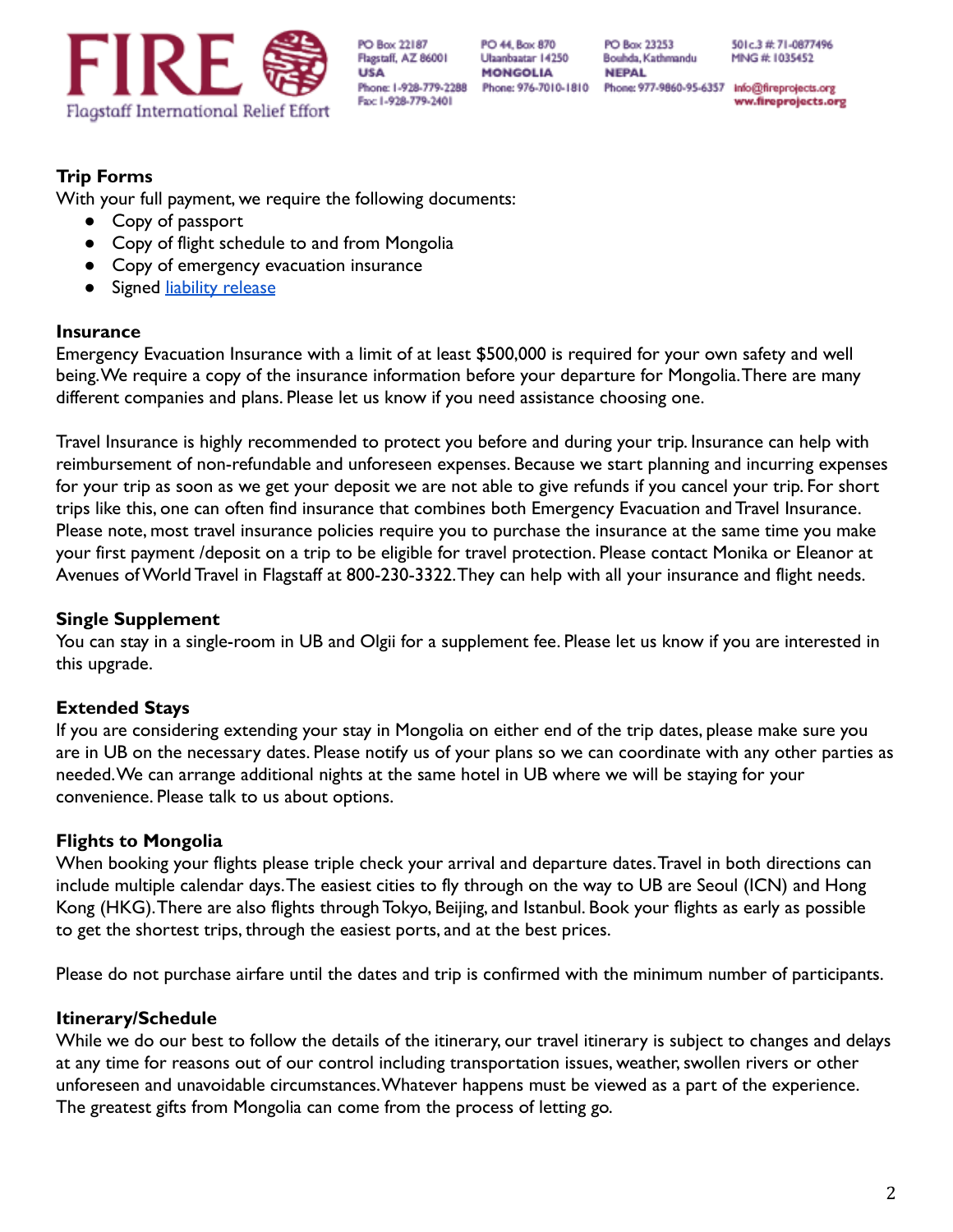

PO Box 22187 Flagstaff, AZ 86001 **USA** Phone: 1-928-779-2288 Fax: 1-928-779-2401

PO 44, Box 870 Ulaanbaatar 14250 **MONGOLIA** 

PO Box 23253 Bouhda, Kathmandu **NEPAL** 

501c.3 # 71-0877496 MNG #: 1035452

Phone: 976-7010-1810 Phone: 977-9860-95-6357 Info@fireprojects.org ww.fireprojects.org

# **Travel Details**

#### **Passport and Visa**

Everyone traveling to Mongolia will need a passport with a minimum of six months validity.American citizens do not need a visa. However,Americans staying more than 30 days, you will need to "register" during their first 7 days in the country. If you are planning on doing this, you will need a passport size photo and to notify FIRE so we can assist you. If you are only staying for the dates of this trip, you will not need to register.

# **Vaccinations**

Mongolia does not have any required vaccinations.Your doctor or medical practitioner may advise the following immunizations: Diphtheria, Hepatitis A, Hepatitis B,TB, Tetanus & Typhoid. Some may also advise to have vaccinations against rabies.

# **Arrival in Mongolia**

When you arrive in UB, to Chinggis Khan International Airport, a FIRE representative holding a sign with your name on it will meet you and you will be transported to our hotel.The drive to the hotel could take 30 minutes to two hours depending on the time of day you arrive.

# **Hotel and Lodging**

In UB you will be staying in shared rooms at the Blue Sky Hotel and Tower [https://hotelbluesky.mn/.](https://hotelbluesky.mn/) This hotel is located in the center of UB, directly across from Sukhbaatar Square and within walking distance to most sites in UB.A single room can be provided for an additional charge.

Upon leaving UB you will be staying in private gers (yurts) in Bayan-Olgii next to the families we are visiting. There will be 2 - 4 people per ger. The final night in Bayan-Olgii will be at Makshum Hotel, Olgii's newest and biggest hotel, with shared rooms.A single room can be provided for an additional charge.

# **Food**

Please let us know if you are a vegetarian, vegan, gluten intolerant or have any other food sensitivities.

In UB, breakfast is a buffet conveniently located inside the hotel.A couple of additional meals in UB will be your choice at one of the other restaurants in the hotel.You can learn more about the restaurants located in Blue Sky Hotel here. <https://hotelbluesky.mn/dining/> The remaining meals in UB will be at different restaurants with a great variety of high quality food, as we travel around the city.

In Bayan-Olgii, our group will have a personal chef(s), kitchen/dining ger for our meals.We will have three meals a day - breakfast, lunch and dinner. Breakfast is western-style with porridge, eggs, bread, sausage, butter, jam, honey and a variety of drinks including hot and cold juice, tea, and french press coffee. Lunch will generally be a pack lunch with dessert. Hot and cold drinks will be available.

Dinner will be three courses with soup, a main dish, and desert. Hot and cold drinks will again be provided. The main dish will sometimes include a salad.This will usually be western style, with an occasional Mongolian dish to mix it up. Snacks and water are available at any time and anywhere as long as our support vehicle is nearby.

The final dinner and breakfast in Bayan-Olgii will be at Makshum Hotel in Oglii.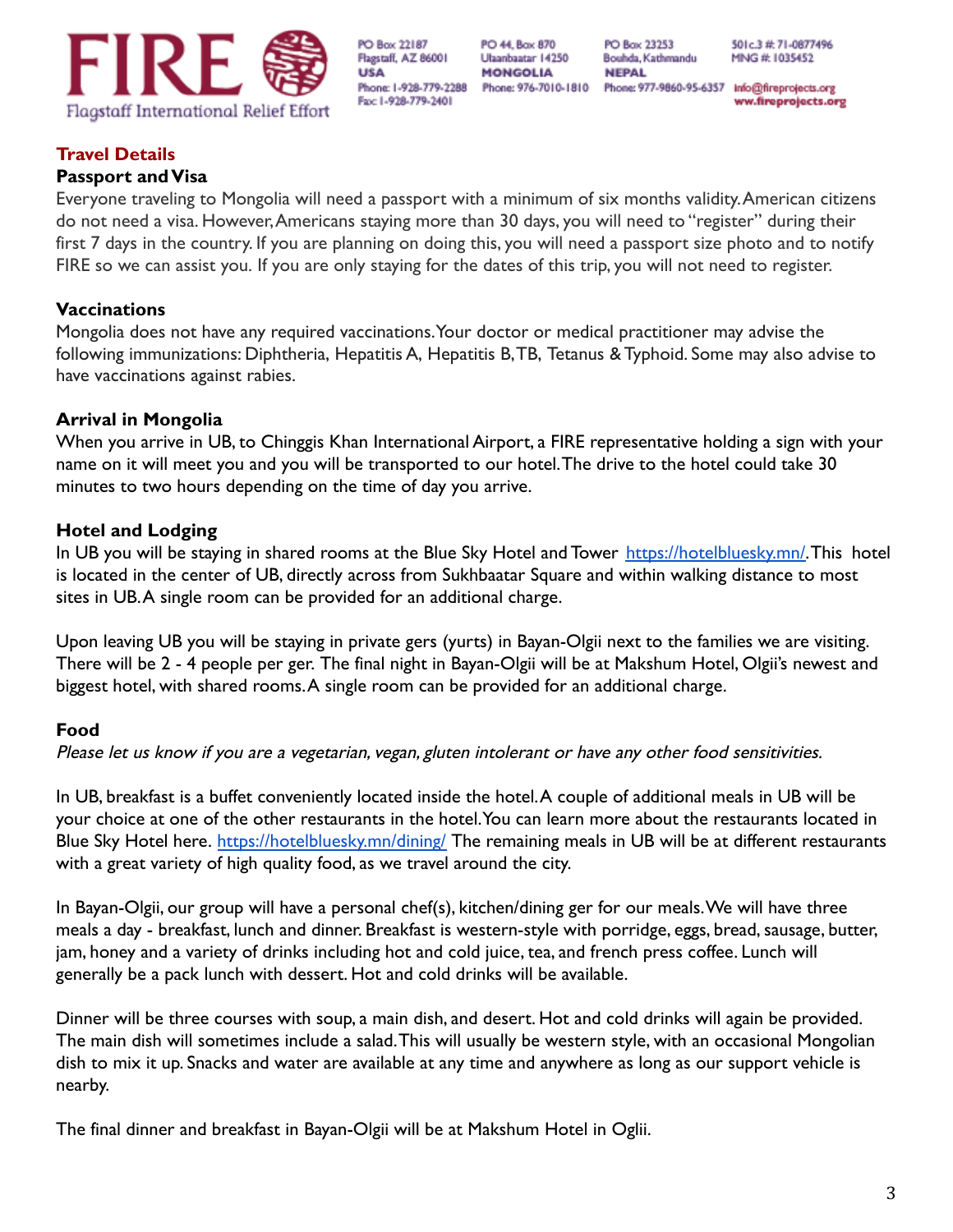

PO Box 22187 Flagstaff, AZ 86001 **USA** Phone: 1-928-779-2288 Fax: 1-928-779-2401

PO 44, Box 870 Ulaanbaatar 14250 **MONGOLIA** 

PO Box 23253 Bouhda, Kathmandu **NEPAL** 

501c.3 # 71-0877496 MNG #: 1035452

Phone: 976-7010-1810 Phone: 977-9860-95-6357 Info@fireprojects.org ww.fireprojects.org

# **Transportation**

Between UB and Olgii, we will be flying a local airline. Please note,Airlines in Mongolia are well known for last minute schedule changes which are out of our control. Patience and a sense of humor come in handy.

In UB, our vehicles will be large vans. In Bayan-Olgii we will be traveling in Russian Furgons. On days when we will be out all day on horseback, there will be vehicle support within radio distance, ready with snacks, drinks, your day packs, and for any emergency.

# **Luggage**

Any kind of luggage is manageable, from backpacks to roller suitcase. Most international flights originating in the US will allow for at least 2, 50-pound bags.Air travel withinin Mongolia has a baggage limit of 22 pounds (10 kg). Each additional 2.2 pound (1 kg) will cost roughly  $$1.20$ . (1 kilogram = 3,000 MNT).

# **Toilets, Showers and Laundry**

Of course, you will have a nice and comfortable bathroom in your hotel room in UB.Around UB you will also have mostly comfortable toilet facilities.Toilet paper can be difficult to find in the "off the beaten path" sites we might visit, even in UB.

Once in the countryside you need to be comfortable not using a western-style toilet on occasion. It is recommended that you carry travel size tissue or wet wipes with you. In Bayan-Olgii, each campsite will have at least one toilet tent with a western style sitting toilet and one shower tent.

Laundry can be given to the hotel in UB, but the timing after your return from Bayan-Oglii may not work out, unless you are staying additional days in Mongolia.

# **Electronics**

In UB and Olgii you will be able to charge your electronics in the hotel. Mongolians use two different types of plug sockets (E and C).

In Bayan-Oglii, there will be a generator set up every night so you can charge your electronic gear as needed. This will only run for a short time each night, as needed. So please come prepared with an ample supply of batteries and back-up battery chargers and solar chargers. Some examples....

- [4 port USB travel charger](https://www.amazon.com/iKits-Certified-International-Technology-universal/dp/B019ES6OJE/ref=as_li_ss_tl?s=wireless&ie=UTF8&qid=1521403113&sr=1-3&keywords=iKits+4-Port+USB+Wall+Charger&linkCode=ll1&tag=wikiconnections-20&linkId=54dd96e809d3f9da39e13e2b46cfa0eb)
- [Solar Charger](https://smile.amazon.com/gp/product/B01EXWCPLC/ref=ppx_yo_dt_b_search_asin_title?ie=UTF8&psc=1)
- **[Battery Pack](https://smile.amazon.com/gp/product/B012NIQG5E/ref=ppx_yo_dt_b_search_asin_title?ie=UTF8&th=1)**

# **Phone Calls / Email / WiFi**

Contact your wireless service provider for information on using your cell phone coverage outside your home country.

Local Mongolian SIM cards can be used in most international phones. Please let us know if you would like a local number to access local data and phone networks. However, cell service will not be available for most of the time you are outside UB, even on local networks.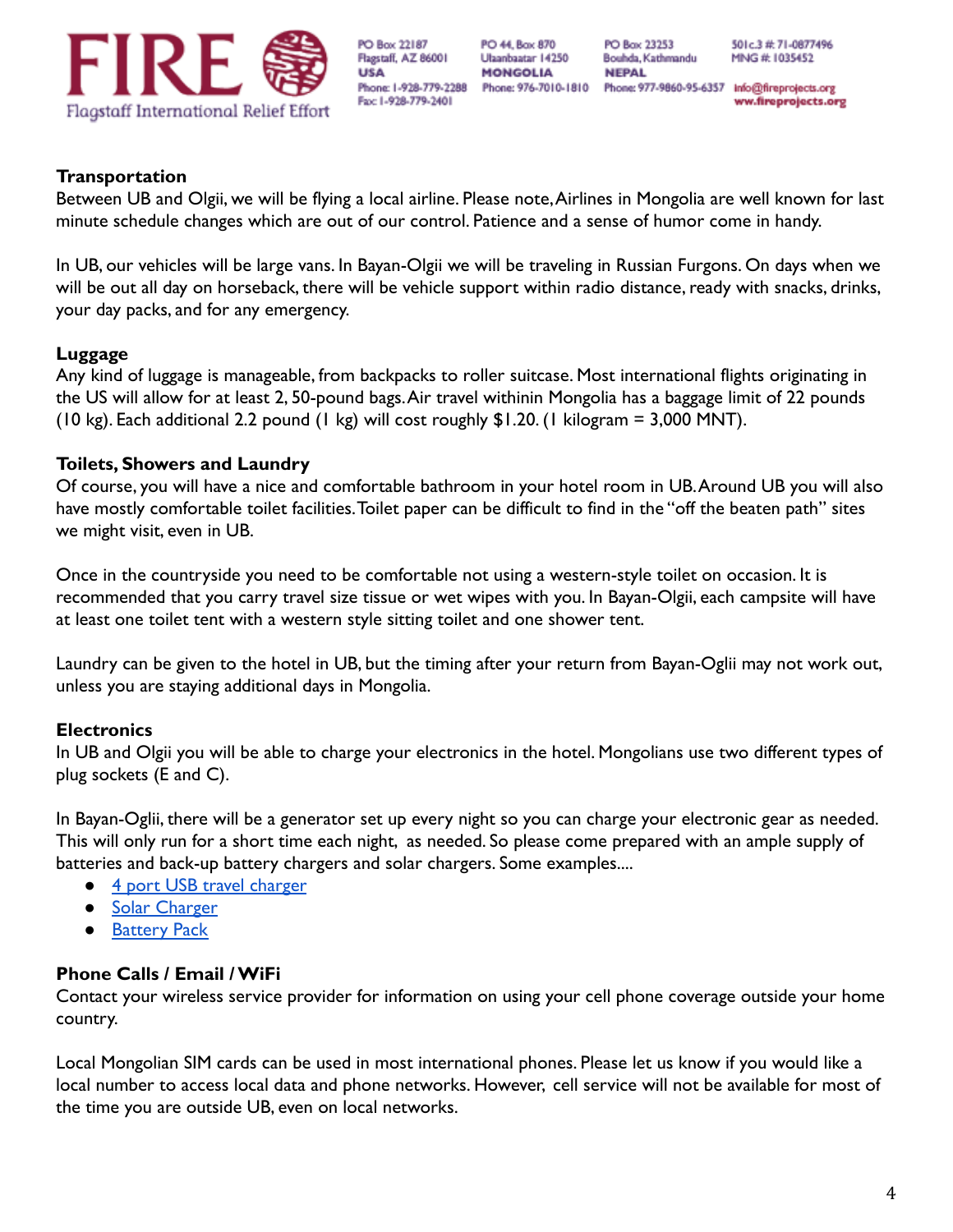

PO Box 22187 Flagstaff, AZ 86001 **USA** Fax: 1-928-779-2401

PO 44, Box 870 Ulaanbaatar 14250 **MONGOLIA** 

PO Box 23253

**NEPAL** 

Bouhda, Kathmandu

501c.3 # 71-0877496 MNG #: 1035452

Phone: 1-928-779-2288 Phone: 976-7010-1810 Phone: 977-9860-95-6357 Info@fireprojects.org ww.fireprojects.org

WiFi is almost everywhere in UB and almost nowhere outside UB. Plan ahead to be away from email and phone for most of the time in Bayan-Olgii.

#### **Money**

ATMs and credit cards are used everywhere in UB.You can use ATMs to withdraw Mongolian tugrik (MNT). Most stores and restaurants in UB also accept credit cards.Travelers checks are no longer accepted anywhere in Mongolia.

You can also bring USD to change into tugrik. If you plan to do this, please let your guide know if you need assistance in changing the USD and bring \$100 bills, as new as possible.They are quick to reject worn bills.

Remember to spend or change all your tugriks back into dollars when leaving the country, as they are not useful outside of Mongolia!

The exchange rate in Mongolia changes often but has been fairly stable at around 1 USD = 2,600 MNT. You can check the current rate here. [www.khanbank.com/en/personal/currency-rate](https://www.khanbank.com/en/personal/currency-rate)

#### **Weather**

We can expect temperatures from 20° to 60° F, and it can be very windy. Mongolia is landlocked in the middle of a huge continent; there is no ocean to help regulate the temperature.The temperature can change dramatically in a single day. Be prepared. Layers are very good. It could be 20º F outside and 80º F inside a ger.

#### **Time Zone**

Ulaanbaatar (UB) is 15 hours ahead of US Pacific Standard Time from March to November (during Daylight Savings Time), and 12 hours ahead of Eastern Standard Time. It is always 15 hours ahead of Arizona. Bayan-Olgii is one hour behind UB.

# **Tipping**

Traditionally, Mongolians don't tip. However, Mongolians working in tourism-related fields (guides, drivers, cooks) are now accustomed to tips.Tips to your Mongolian guides, drivers, wranglers, cooks and host families are included in your trip cost. But additional support is also welcome if you feel inclined.

# **Guide Books and Language**

Lonely Planet Mongolia (Travel Guide) Lonely Planet Mongolian Phrasebook & Dictionary Mongolia – Culture Smart!: The Essential Guide to Customs & Culture (by Alan Sanders) Bradt also makes a good guide book.